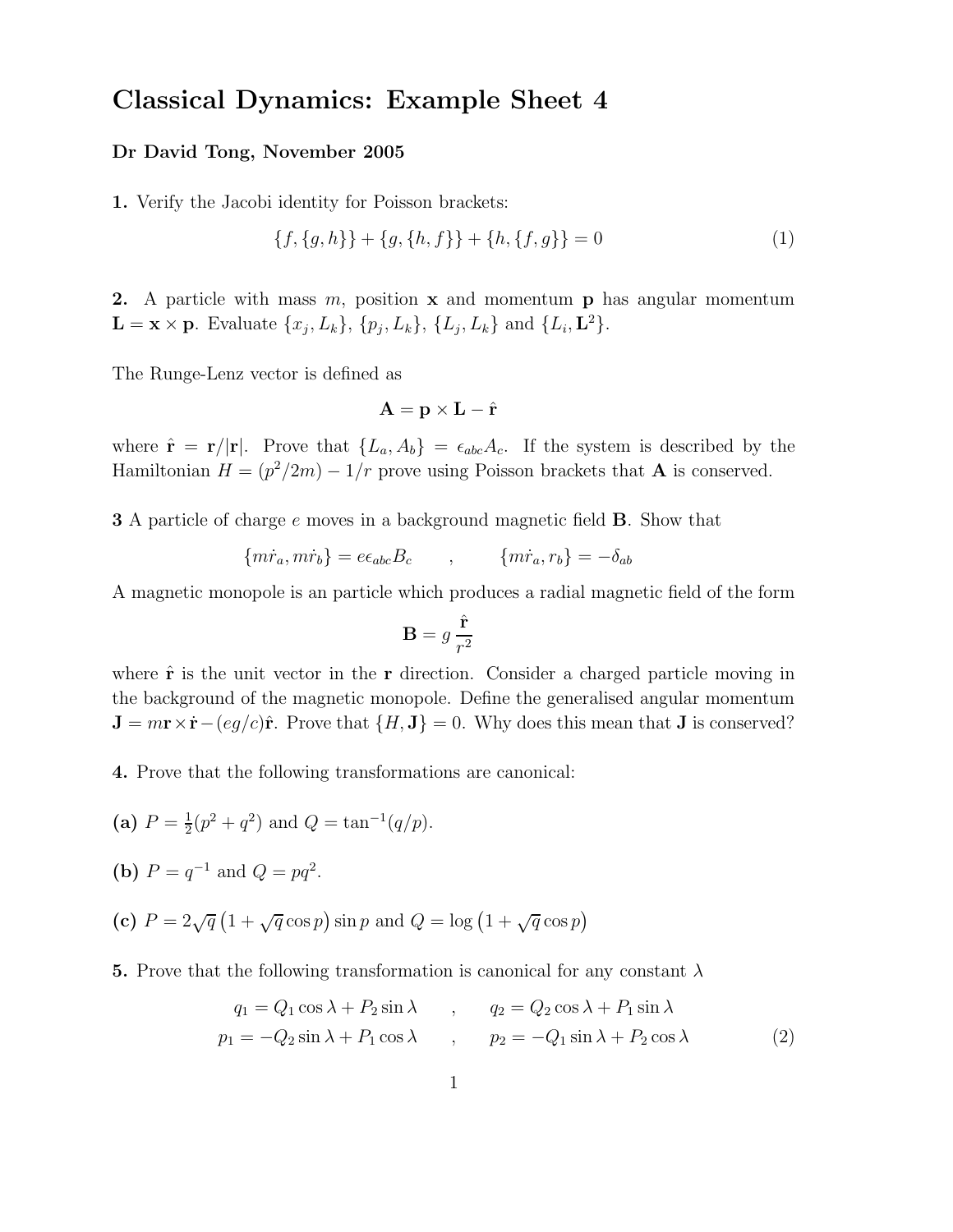If the original Hamiltonian is  $H(q_i, p_i) = \frac{1}{2}$  $\frac{1}{2}(q_1^2+q_2^2+p_1^2+p_2^2)$ , determine the new Hamiltonian  $H(Q_i, P_i)$ . Use this to solve for the dynamics under the constraint  $Q_2 = P_2 = 0$ .

6. A group of particles, all of the same mass  $m$ , have initial heights  $z$  and vertical momenta p lying in the rectangle  $-a \leq z \leq a$  and  $-b \leq p \leq b$ . The particles fall freely in the Earth's gravitational field for a time t. Find the region in phase space in which they lie at time  $t$  and show by direct calculation that its area is still  $4ab$ .

7. A large, fixed number of non-interacting particles of mass m move in one-dimension in a potential  $V(x) = \frac{1}{2}m\omega^2 x^2$ . At time t the number density of particles in  $(x, p)$  phase space is  $f(x, p, t)$ . Initially  $\omega$  takes the value  $\omega_1$ , and particles are injected so that the number density is constant  $f = f_1$  for all particles whose energy is less than  $E_1$ . No particles of energy greater than  $E_1$  are injected. How many particles are present?

The frequency of oscillation is now changed to a different value  $\omega_2$ , so slowly that a particles final energy does not depend appreciably on the phase of that particle in its oscillation. Use the existence of an adiabatic invariant to show that the area of phase space occupied by the particles remains unchanged.

8. Explain what is meant by an *adiabatic invariant* for a mechanical system with one degree of freedom.

A light string passes through a small hole in the roof of an elevator compartment, and a small weight is attached at the lower end. Initially the elevator is at rest and the system behaves like a simple pendulum executing small oscillations. Discuss what happens if:

- (a) if the elevator begins to move upwards with the string attached at the hole
- (b) the string is slowly withdrawn through the roof.
- 9. Consider a system with Hamiltonian

$$
H(p,q) = \frac{p^2}{2m} + \lambda q^{2n}
$$
\n<sup>(3)</sup>

where  $\lambda$  is a positive constant and n is a positive integer. Show that the action variable I and energy E are related by

$$
E = \lambda^{1/(n+1)} \left(\frac{n\pi I}{J_n}\right)^{2n/(n+1)} \left(\frac{1}{2m}\right)^{n/(n+1)}
$$
(4)